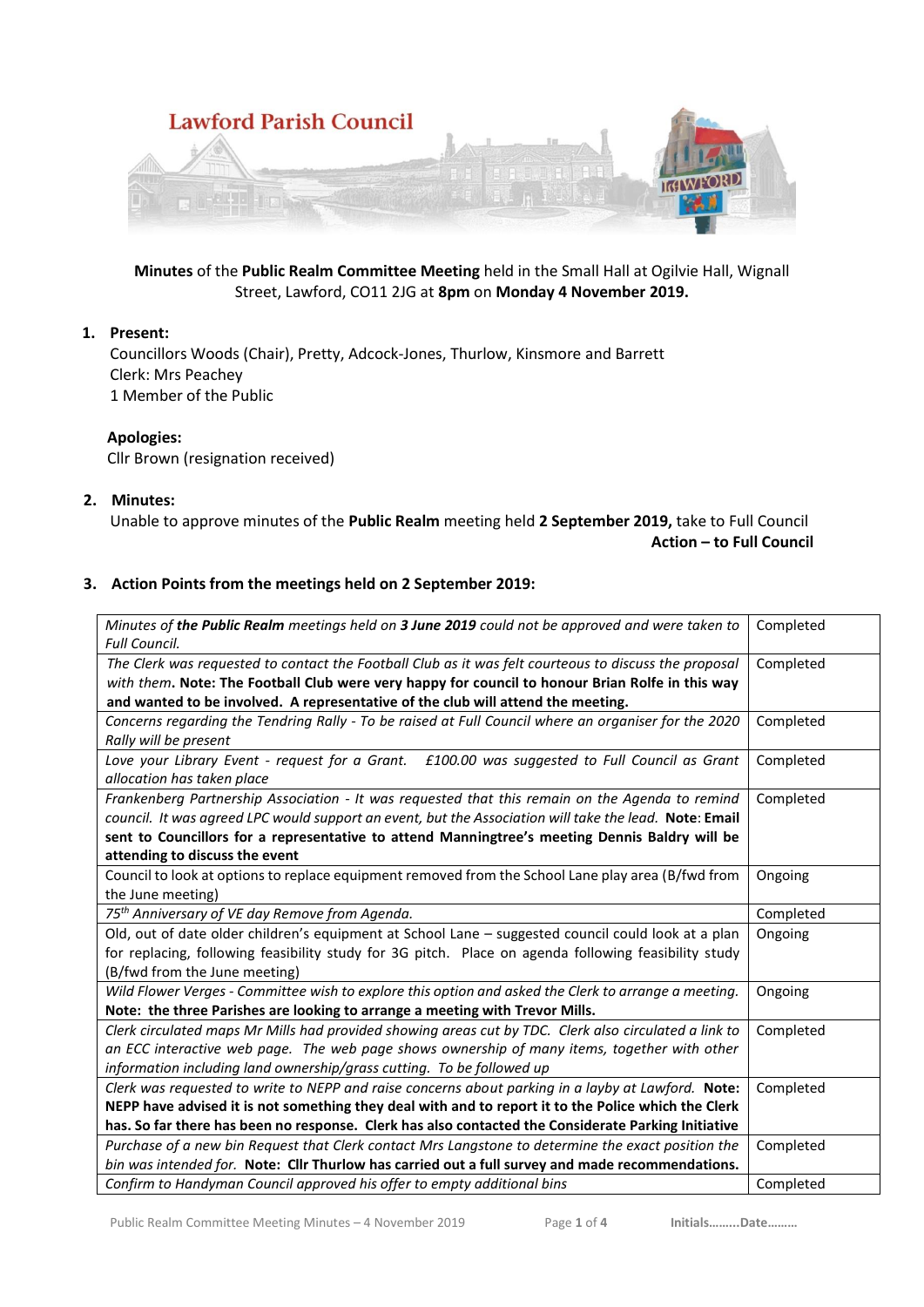| Riverview Purchase - Clerk requested to chase regularly and to contact TDC to establish what is causing    | Completed                                                                                                                                                                                                                                                                                                                                                                            |
|------------------------------------------------------------------------------------------------------------|--------------------------------------------------------------------------------------------------------------------------------------------------------------------------------------------------------------------------------------------------------------------------------------------------------------------------------------------------------------------------------------|
|                                                                                                            |                                                                                                                                                                                                                                                                                                                                                                                      |
|                                                                                                            | Awaiting check                                                                                                                                                                                                                                                                                                                                                                       |
|                                                                                                            |                                                                                                                                                                                                                                                                                                                                                                                      |
| 1 Consable Close, Clerk was requested to write to the householder giving 1 month to cut the growth         | Completed                                                                                                                                                                                                                                                                                                                                                                            |
| back to the boundary wall/fence. Note: Letter sent 16/10/19 addressed to the Householder                   |                                                                                                                                                                                                                                                                                                                                                                                      |
|                                                                                                            | Completed                                                                                                                                                                                                                                                                                                                                                                            |
| approval. Note: Testing will be carried out end of year/beginning of next                                  |                                                                                                                                                                                                                                                                                                                                                                                      |
| Clerk to ask Handyman to quote to cut back growth over the pavement at the top of Cox's Hill               | Completed                                                                                                                                                                                                                                                                                                                                                                            |
| Member led Footway repairs Programme - Cllr Woods will take forward with repairs from Queensway            | Passed to Cllr                                                                                                                                                                                                                                                                                                                                                                       |
|                                                                                                            | Guglielmi                                                                                                                                                                                                                                                                                                                                                                            |
| identified.                                                                                                |                                                                                                                                                                                                                                                                                                                                                                                      |
| Clerk was requested to email Cllr C Guglielmi for an update on LTEN182009 (Layby at Foxash)                | Completed                                                                                                                                                                                                                                                                                                                                                                            |
| It was suggested ClIr C Guglielmi be asked to volunteer to update council on the progress of Highway's     | Completed                                                                                                                                                                                                                                                                                                                                                                            |
| schemes and Public Transport and Associated issues                                                         |                                                                                                                                                                                                                                                                                                                                                                                      |
| VAS: It was decided at Full Council not to sell the VAS and instead to establish a location where it could | Completed                                                                                                                                                                                                                                                                                                                                                                            |
| be permanently sited and this should be taken to Full Council                                              |                                                                                                                                                                                                                                                                                                                                                                                      |
|                                                                                                            | the delay<br>Request that there be a NO DOGS sign in the Play area at Riverview - Councillors believed there was a<br>'No Dogs' sign at the park and asked that this be checked<br>It was agreed council should undertake lamp post testing, but this should go to Full Council for<br>to the Railway Bridge. She requested Councillors to email her with other areas that have been |

# **5. Declarations of interest:**

Cllrs Pretty and Adcock-Jones – No 1 Constable Close overgrown hedge

# **6. Memorial:**

To discuss arrangements for an event to commemorate Mr Brian Rolfe M.B.E. It has been suggested a memorial seat be placed at School Lane, followed by a reception in the Football Club. *The Football Club are very much in favour and wish to be involved. It was felt the event should be arranged for Spring 2020 and Brian Rolfe's family be invited together with members of Council and the Football Club. It was felt a Friday evening in Spring would be most suitable. The Club will advise suitable dates that fit with the Clubs activities.* **Proposed:** Cllr Pretty **Seconded:** Cllr Thurlow **Approved**

# **7. Refuse Bins:**

- a) Issues that have arisen since the new collection regime, which it is hoped will settle down.
- b) Survey of bins in Lawford carried out by Cllr Thurlow and circulated to Councillors for comment. **It was agreed Cllr Thurlow would purchase three larger bins**,
	- i. One for Highfields School (lamp post) replace with a larger bin.
	- ii. Remove the dog bin by the Orchard and place a large bin on the bend, visible from the Community Orchard
	- iii. One for Long Road Bus Stop.
	- iv. To replace the Bin at School Lane Football Club (use of a smaller bin removed from one of the above sites?)

## **Proposed:** Cllr Barrett **Seconded:** Cllr Adcock-Jones **Approved**

c) Cllr Thurlow raised the issue of Lawford Green and where Rose Builders will be siting bins and perhaps this queried before they are put in place. *Clerk will query with Rose Builders* **Action**

# **8. Planting Saplings:**

The ordered Saplings will shortly be arriving – before thought be given to where they are to be planted clerk was asked to establish the species of sapling being sent. **Action**

## 9. **Milestone:**

A member of the Manningtree Museum and Local History Group attended to request support from the Council. They wish to replace the cap on the Lawford Milestone whilst replacing the one at Mistley *It was suggested this be put to Full Council with a recommendation to approve a declaration of support to achieve this.* **Proposed:** Cllr Thurlow **Seconded:** Cllr Adcock-Jones **Approved Action**

## **10. Frankenberg Partnership Association:**

50th anniversary and a prospective visit to the area in May 2021 *(requested to leave on agenda)*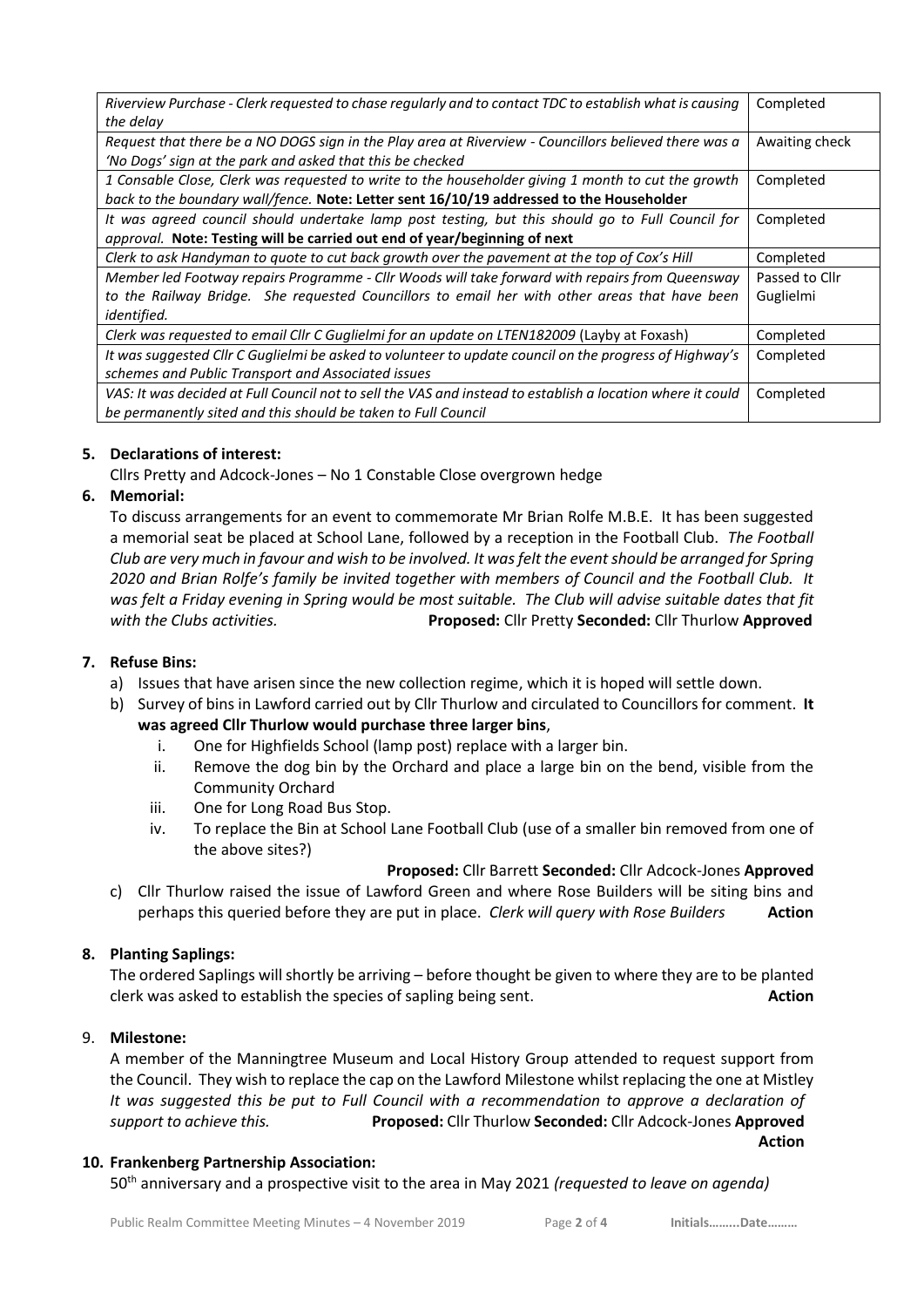**Note:** Denis Baldry will be attending Manningtree's meeting on 21/11/19 at 7.30pm. He has asked that representatives from both Mistley and Lawford attend so that he can speak to all three councils at the same time. *Cllr Barrett has volunteered to attend.* **Action Action Action** 

# **11. Wild Flower Verges:**

Cllr. Marcel McClarnon from Manningtree Town Council has been tasked with taking this project forward and has asked for representatives from Lawford and Mistley to join with him and set up a working party. *Cllr Brown has volunteered to represent Lawford Parish Council*

# **12. Riverview Car Park:**

Report that a resident is using it as a 'holding area' for vehicles relating to his business. Council's Handyman has reported that the car park was full of vehicles and for the first time he could not park. *Following discussion, it was suggested this be monitored.*

# **13. Defibrillator:**

- a) Ogilvie Hall has agreed one can be sited on an outside wall at the entrance to the main hall. *Take to Full Council to discuss costs and decision.* **Action**
- b) Following discussion with the First Responders a Training course is to be arranged in the New Year

# **14. Vandalism in Lawford:**

Reports of vandalism both in streets and play areas. This is to be tied in with Operation Quasar *(Further discussion to be had regarding Operation Quasar at Full Council 18/11/19)* **Action** 

## **15. Verges:**

Establishing ownership of verges is ongoing *(maps from Trevor Mills circulated again, together with link to interactive map)* **Action**

## **16. Parish Meeting 2020:**

Working Parties *first meeting will be held January 6th at 6pm.*

# **17. Illegal Parking:**

The Considerate Parking initiative have been emailed as neither NEPP or the police appear to be able to deal with this. They have responded and are aware of the problem (email circulated)

#### **To be followed up**

# **18. Contract to empty Council's bins;**

*a)* For discussion: Cllr Thurlow has carried out a survey and made suggestions which has been circulated for councillors' comments. *Discussed at item 7b)*

## **19. Riverview:**

- a) Purchase is ongoing last update 24/10/19 when documents requested by Council's Chairman were received. *Cllr Guglielmi requested to report on what is holding up the purchase*. **Action**
- *b)* Provision of a 'No Dogs' sign in the Play area. *(History: complaint from resident about dogs being present and teenagers hanging around in under 7's play areas at 3pm, littering, dog mess, and the youths generally being abusive and causing a nuisance. Clerk advised resident council is limited in its actions.) Advised by council's Handyman there is no sign therefore one to be ordered.* **Action**

## **20. School Lane:**

- a) Replacing/renovating Tennis Courts 3G pitch. *Cllr Thurlow advised he will be attending a meeting about this tomorrow (5/11/19) and will circulate before Full Council in order that a decision be made regarding the Tennis Courts.* **<b>Action** *Action* **Action Action**
- *b)* Replacing removed item of play equipment for under 7's *update Cllr V Guglielmi*